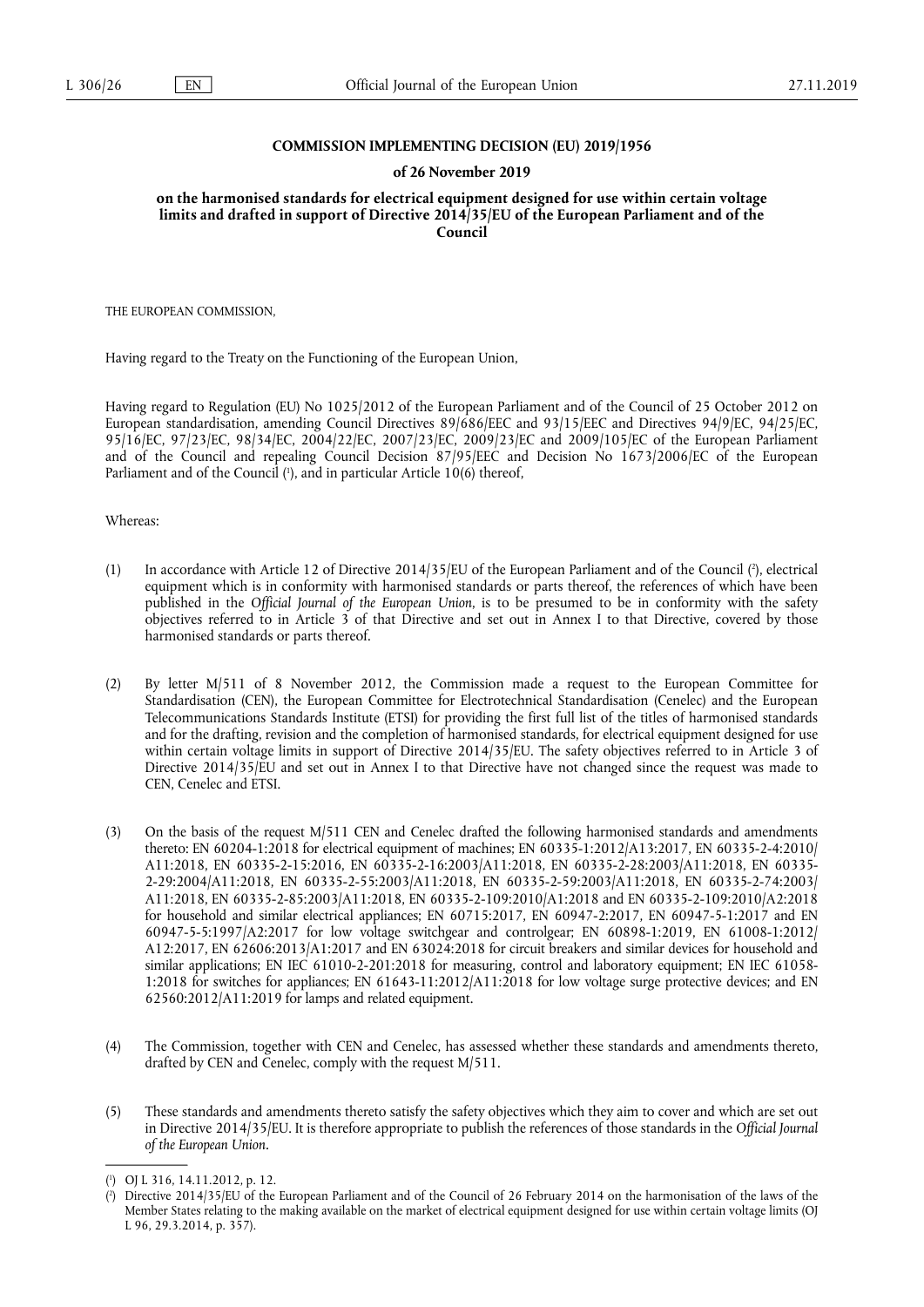- (6) Several harmonised standards drafted by CEN and Cenelec replace the following harmonised standards, including their amendments, the references to which are published in the *Official Journal of the European Union* ( 3 ): EN 50557:2011 replaced by EN 63024:2018; EN 60204-1:2006 replaced by EN 60204-1:2018; EN 60335- 2-15:2002 replaced by EN 60335-2-15:2016; EN 60715:2001 replaced by EN 60715:2017; EN 60898-1:2003 replaced by EN 60898-1:2019; EN 60947-2:2006 replaced by EN 60947-2:2017; EN 60947-5-1:2004 replaced by EN 60947-5-1:2017; EN 61010-2-201:2013 replaced by EN IEC 61010-2-201:2018; and EN 61058-1:2002 replaced by EN IEC 61058-1:2018.
- (7) The amendments drafted by CEN and Cenelec amend the following harmonised standards: EN 60335-1:2012, EN 60335-2-4:2010, EN 60335-2-16:2003, EN 60335-2-28:2003, EN 60335-2-29:2004, EN 60335-2-55:2003, EN 60335-2-59:2003, EN 60335-2-74:2003, EN 60335-2-85:2003, EN 60335-2-109:2010, EN 60947-5-5:1997, EN 61008-1:2012, EN 61643-11:2012 and EN 62560:2012, EN 62606:2013, the references to which are published in the *Official Journal of the European Union* ( 4 ); as well as EN 60335-2-15:2016 the reference to which is not yet published.
- (8) CEN and Cenelec also drafted the following corrigenda: corrigendum EN 60529:1991/AC:2016-12 correcting harmonised standard EN 60529:1991 and corrigendum EN 60529:1991/A2:2013/AC:2019-02 correcting harmonised standard EN 60529:1991/A2:2013 for enclosures, the references to which are published in the *Official Journal of the European Union* ( 5 ); corrigenda EN 60598-2-22:2014/AC:2016-05 and EN 60598-2-22:2014/ AC:2016-09 correcting harmonised standard EN 60598-2-22:2014 for lamps and related equipment, the reference to which is published in the *Official Journal of the European Union* ( 6 ); corrigendum EN 61008-1:2012/A1:2014/ AC:2016-06 correcting harmonised standard EN 61008-1:2012/A1 for circuit breakers and similar devices for household and similar applications, the reference to which is published in the *Official Journal of the European Union* ( 7 ); and corrigendum EN 61851-23:2014/AC:2016-06 correcting harmonised standard EN 61851-23:2014 for electrical systems for electric road vehicles, the reference to which is published in the *Official Journal of the European Union* ( 8 ). Due to the fact that these corrigenda introduce technical corrections and in order to ensure correct and consistent application of harmonised standards the references to which previously published, it is appropriate to publish the references of those harmonised standards together with the references of the corrigenda in the *Official Journal of the European Union*.
- (9) It is therefore necessary to withdraw the references of the standards that are replaced, amended or corrected, from the *Official Journal of the European Union*. In order to give manufacturers sufficient time to prepare for application of the replacing, the amending and the correcting harmonised standards, it is necessary to defer the withdrawal of the harmonised standards that are replaced, amended or corrected.
- (10) Compliance with a harmonised standard confers a presumption of conformity with the corresponding essential requirements, including the safety objectives, set out in Union harmonisation legislation from the date of publication of the reference of such standard in the *Official Journal of the European Union*. This Decision should therefore enter into force on the day of its publication,

HAS ADOPTED THIS DECISION:

#### *Article 1*

The references to harmonised standards for electrical equipment designed for use within certain voltage limits drafted in support of Directive 2014/35/EU,listed in Annex I to this Decision, are hereby published in the *Official Journal of the European Union*.

<sup>(</sup> 3 ) OJ C 326, 14.9.2018, p. 4.

<sup>(</sup> 4 ) OJ C 326, 14.9.2018, p. 4.

<sup>(</sup> 5 ) OJ C 326, 14.9.2018, p. 4.

<sup>(</sup> 6 ) OJ C 326, 14.9.2018, p. 4.

<sup>(</sup> 7 ) OJ C 326, 14.9.2018, p. 4.

<sup>(</sup> 8 ) OJ C 326, 14.9.2018, p. 4.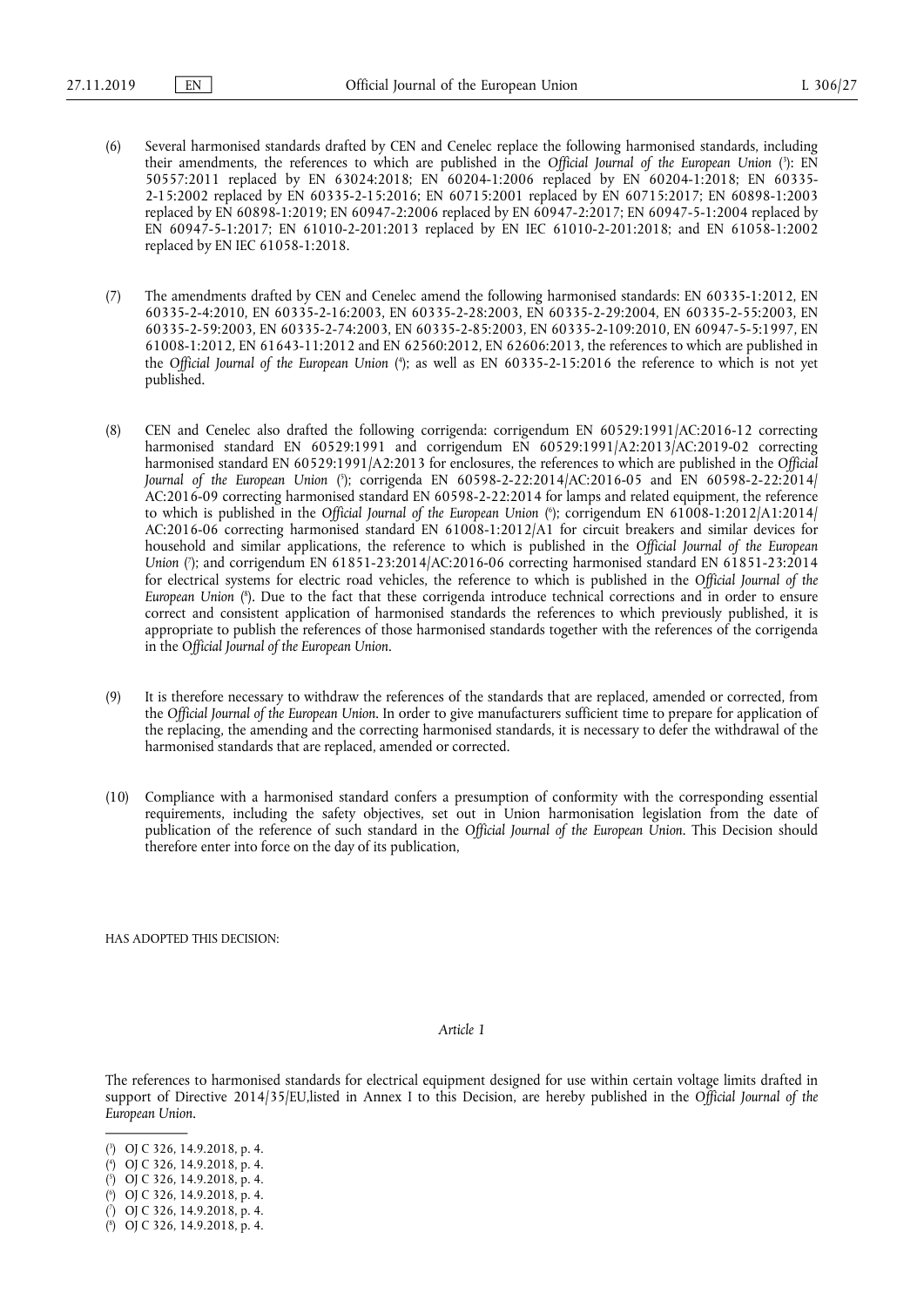# *Article 2*

The references to harmonised standards for electrical equipment designed for use within certain voltage limits drafted in support of Directive 2014/35/EU, listed in Annex II to this Decision, are hereby withdrawn from the *Official Journal of the European Union* as from the dates set out in that Annex.

### *Article 3*

This Decision shall enter into force on the day of its publication in the *Official Journal of the European Union*.

Done at Brussels, 26 November 2019.

*For the Commission The President*  Jean-Claude JUNCKER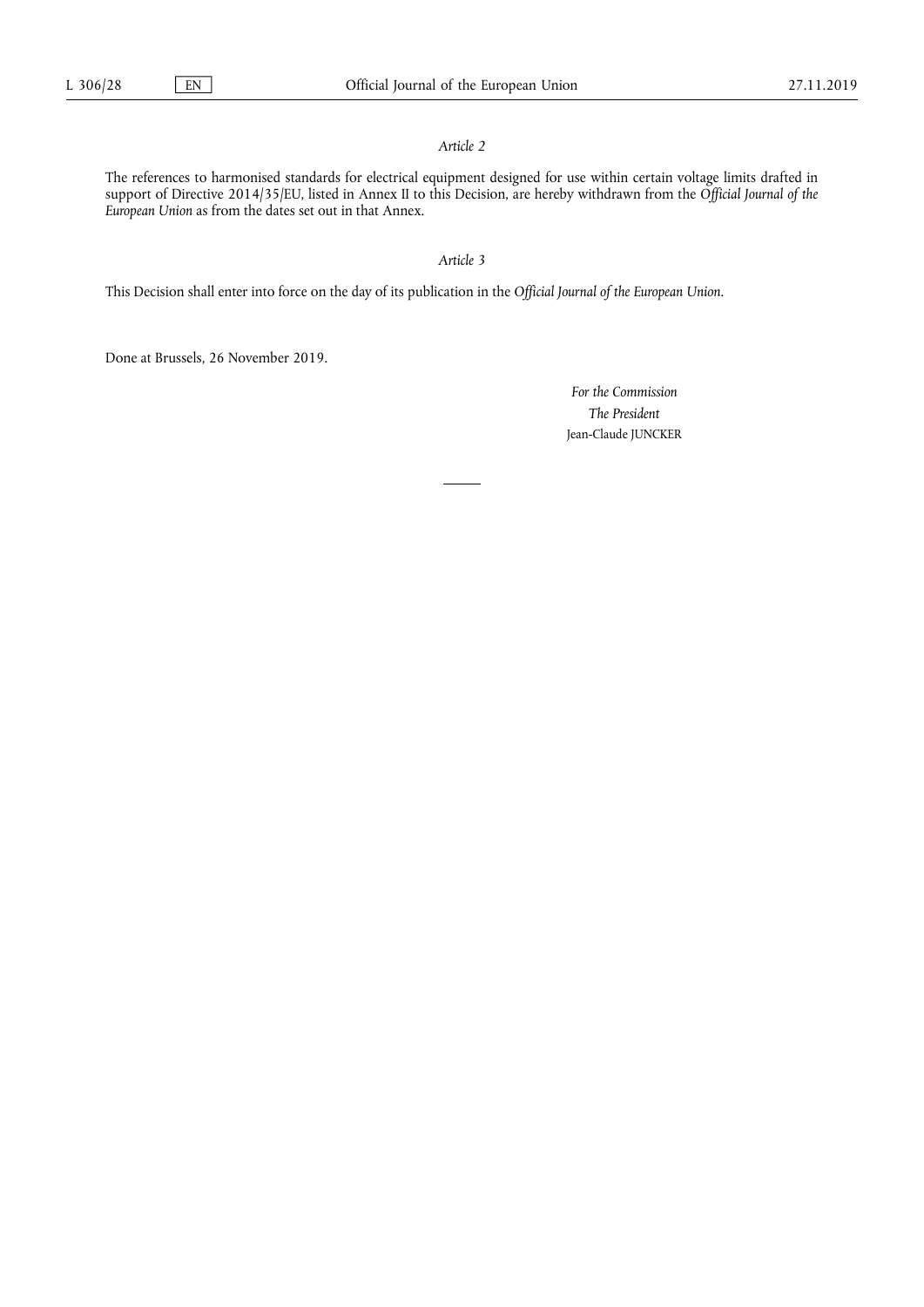# *ANNEX I*

| No  | Reference of the standard                                                                                                                                                                                                                                             |  |  |
|-----|-----------------------------------------------------------------------------------------------------------------------------------------------------------------------------------------------------------------------------------------------------------------------|--|--|
| 1.  | EN 60204-1:2018<br>Safety of machinery - Electrical equipment of machines - Part 1: General requirements IEC 60204-1:2016<br>(Modified)                                                                                                                               |  |  |
| 2.  | EN 60335-1:2012<br>Household and similar electrical appliances - Safety - Part 1: General requirements IEC 60335-1:2010 (Modified)<br>EN 60335-1:2012/A11:2014<br>EN 60335-1:2012/A13:2017                                                                            |  |  |
| 3.  | EN 60335-2-4:2010<br>Household and similar electrical appliances - Safety - Part 2-4: Particular requirements for spin extractors IEC<br>60335-2-4:2008 (Modified)<br>EN 60335-2-4:2010/A1:2015<br>EN 60335-2-4:2010/A11:2018                                         |  |  |
| 4.  | EN 60335-2-15:2016<br>Household and similar electrical appliances - Safety - Part 2-15: Particular requirements for appliances for heating<br>liquids IEC 60335-2-15:2012 (Modified)<br>EN 60335-2-15:2016/A11:2018                                                   |  |  |
| 5.  | EN 60335-2-16:2003<br>Household and similar electrical appliances - Safety - Part 2-16: Particular requirements for food waste disposers<br>IEC 60335-2-16:2002 (Modified)<br>EN 60335-2-16:2003/A1:2008<br>EN 60335-2-16:2003/A2:2012<br>EN 60335-2-16:2003/A11:2018 |  |  |
| 6.  | EN 60335-2-28:2003<br>Household and similar electrical appliances - Safety - Part 2-28: Particular requirements for sewing machines IEC<br>60335-2-28:2002 (Modified)                                                                                                 |  |  |
|     | EN 60335-2-28:2003/A1:2008<br>EN 60335-2-28:2003/A11:2018                                                                                                                                                                                                             |  |  |
| 7.  | EN 60335-2-29:2004<br>Household and similar electrical appliances - Safety - Part 2-29: Particular requirements for battery chargers IEC<br>$60335 - 2 - 29:2002 + A1:2004$<br>EN 60335-2-29:2004/A2:2010<br>EN 60335-2-29:2004/A11:2018                              |  |  |
| 8.  | EN 60335-2-55:2003<br>Household and similar electrical appliances - Safety - Part 2-55: Particular<br>requirements for electrical appliances for use with aquariums and garden ponds IEC 60335-2-55:2002<br>EN 60335-2-55:2003/A1:2008<br>EN 60335-2-55:2003/A11:2018 |  |  |
| 9.  | EN 60335-2-59:2003<br>Household and similar electrical appliances - Safety - Part 2-59: Particular requirements for insect killers IEC<br>60335-2-59:2002 (Modified)<br>EN 60335-2-59:2003/A1:2006<br>EN 60335-2-59:2003/A2:2009<br>EN 60335-2-59:2003/A11:2018       |  |  |
| 10. | EN 60335-2-74:2003<br>Household and similar electrical appliances - Safety - Part 2-74: Particular requirements for portable immersion<br>heaters IEC 60335-2-74:2002<br>EN 60335-2-74:2003/A1:2006<br>EN 60335-2-74:2003/A2:2009<br>EN 60335-2-74:2003/A11:2018      |  |  |
| 11. | EN 60335-2-85:2003<br>Household and similar electrical appliances - Safety - Part 2-85: Particular requirements for fabric steamers IEC<br>60335-2-85:2002<br>EN 60335-2-85:2003/A1:2008<br>EN 60335-2-85:2003/A11:2018                                               |  |  |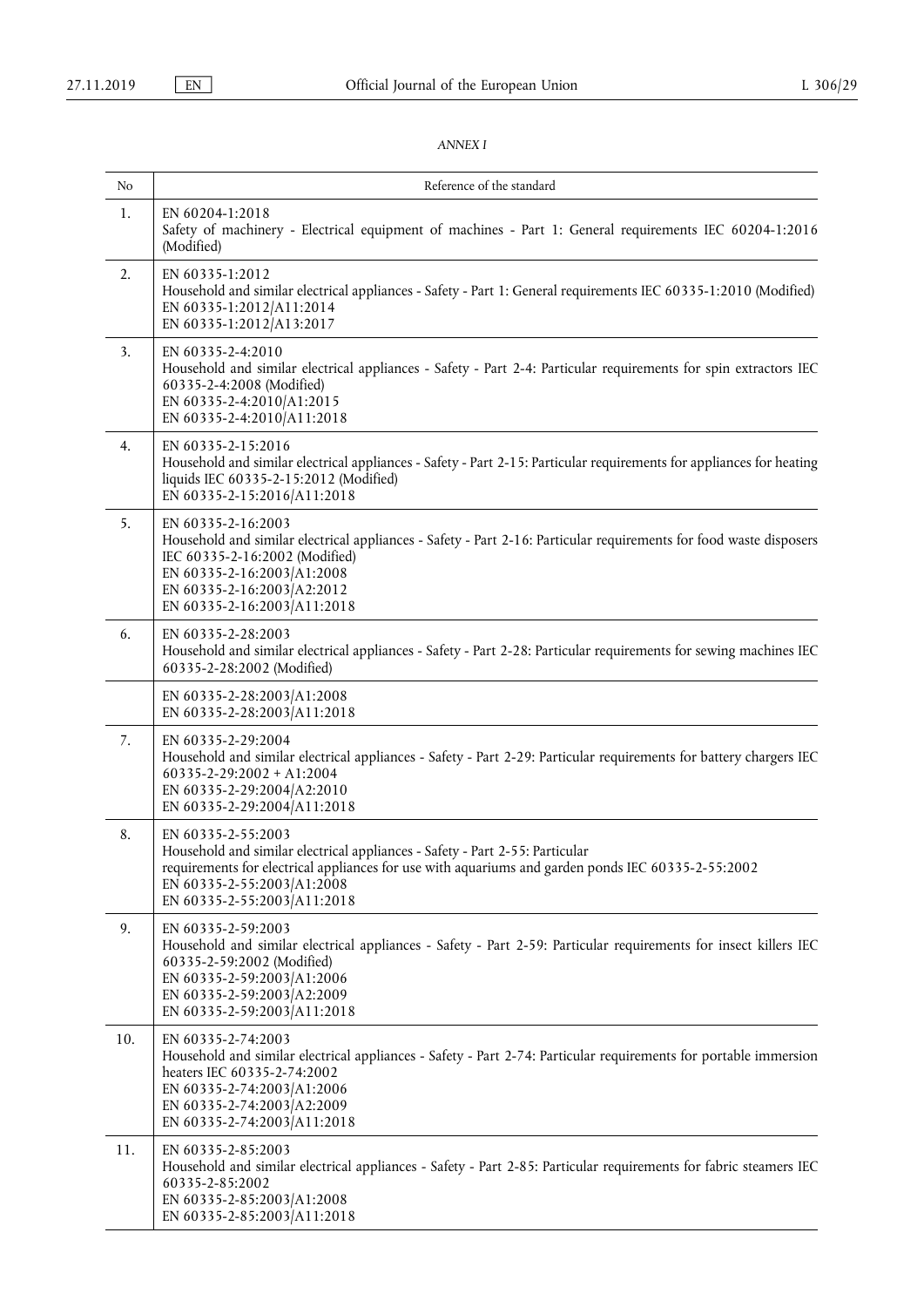| No  | Reference of the standard                                                                                                                                                                                                                                                                                                                               |  |  |
|-----|---------------------------------------------------------------------------------------------------------------------------------------------------------------------------------------------------------------------------------------------------------------------------------------------------------------------------------------------------------|--|--|
| 12. | EN 60335-2-109:2010<br>Household and similar electrical appliances - Safety - Part 2-109: Particular requirements for UV radiation water<br>treatment appliances IEC 60335-2-109:2010<br>EN 60335-2-109:2010/A1:2018<br>EN 60335-2-109:2010/A2:2018                                                                                                     |  |  |
| 13. | EN 60529:1991<br>Degrees of protection provided by enclosures (IP Code) IEC 60529:1989<br>EN 60529:1991/AC:1993<br>EN 60529:1991/AC:2016-12<br>EN 60529:1991/A2 :2013/AC:2019-02<br>EN 60529:1991/A1:2000<br>EN 60529:1991/A2:2013                                                                                                                      |  |  |
| 14. | EN 60598-2-22:2014<br>Luminaires - Part 2-22: Particular requirements - Luminaires for emergency lighting IEC 60598-2-22:2014<br>EN 60598-2-22/AC:2015<br>EN 60598-2-22:2014/AC:2016-05<br>EN 60598-2-22:2014/AC:2016-09                                                                                                                                |  |  |
| 15. | EN 60715:2017<br>Dimensions of low-voltage switchgear and controlgear - Standardized mounting on rails for mechanical support<br>of switchgear, controlgear and accessories IEC 60715:2017                                                                                                                                                              |  |  |
| 16. | EN 60898-1:2019<br>Electrical accessories - Circuit-breakers for overcurrent protection for household and similar installations - Part 1:<br>Circuit-breakers for a.c. operation IEC 60898-1:2015 (Modified)                                                                                                                                            |  |  |
| 17. | EN 60947-2:2017<br>Low-voltage switchgear and controlgear - Part 2: Circuit-breakers IEC 60947-2:2016                                                                                                                                                                                                                                                   |  |  |
| 18. | EN 60947-5-1:2017<br>Low-voltage switchgear and controlgear - Part 5-1: Control circuit devices and switching elements - Electrome-<br>chanical control circuit devices IEC 60947-5-1:2016                                                                                                                                                              |  |  |
| 19. | EN 60947-5-5:1997<br>Low-voltage switchgear and controlgear - Part 5-5: Control circuit devices and switching elements - Electrical<br>emergency stop device with mechanical latching function IEC 60947-5-5:1997<br>EN 60947-5-5:1997/A1:2005<br>EN 60947-5-5:1997/A2:2017<br>EN 60947-5-5:1997 A11:2013                                               |  |  |
| 20. | EN 61008-1:2012<br>Residual current operated circuit-breakers without integral overcurrent protection for household and similar uses<br>(RCCBs) - Part 1: General rules IEC 61008-1:2010 (Modified)<br>EN 61008-1:2012/A1:2014/AC:2016-06<br>EN 61008-1:2012/A1:2014<br>EN 61008-1:2012/A2:2014<br>EN 61008-1:2012/A11:2015<br>EN 61008-1:2012/A12:2017 |  |  |
| 21. | EN IEC 61010-2-201:2018<br>Safety requirements for electrical equipment for measurement, control, and laboratory use - Part 2-201: Particular<br>requirements for control equipment IEC 61010-2-201:2017                                                                                                                                                |  |  |
| 22. | EN IEC 61058-1:2018<br>Switches for appliances - Part 1: General requirements IEC 61058-1:2016                                                                                                                                                                                                                                                          |  |  |
| 23. | EN 61643-11:2012<br>Low-voltage surge protective devices - Part 11: Surge protective devices connected to low-voltage power systems -<br>Requirements and test methods IEC 61643-11:2011 (Modified)<br>EN 61643-11:2012/A11:2018                                                                                                                        |  |  |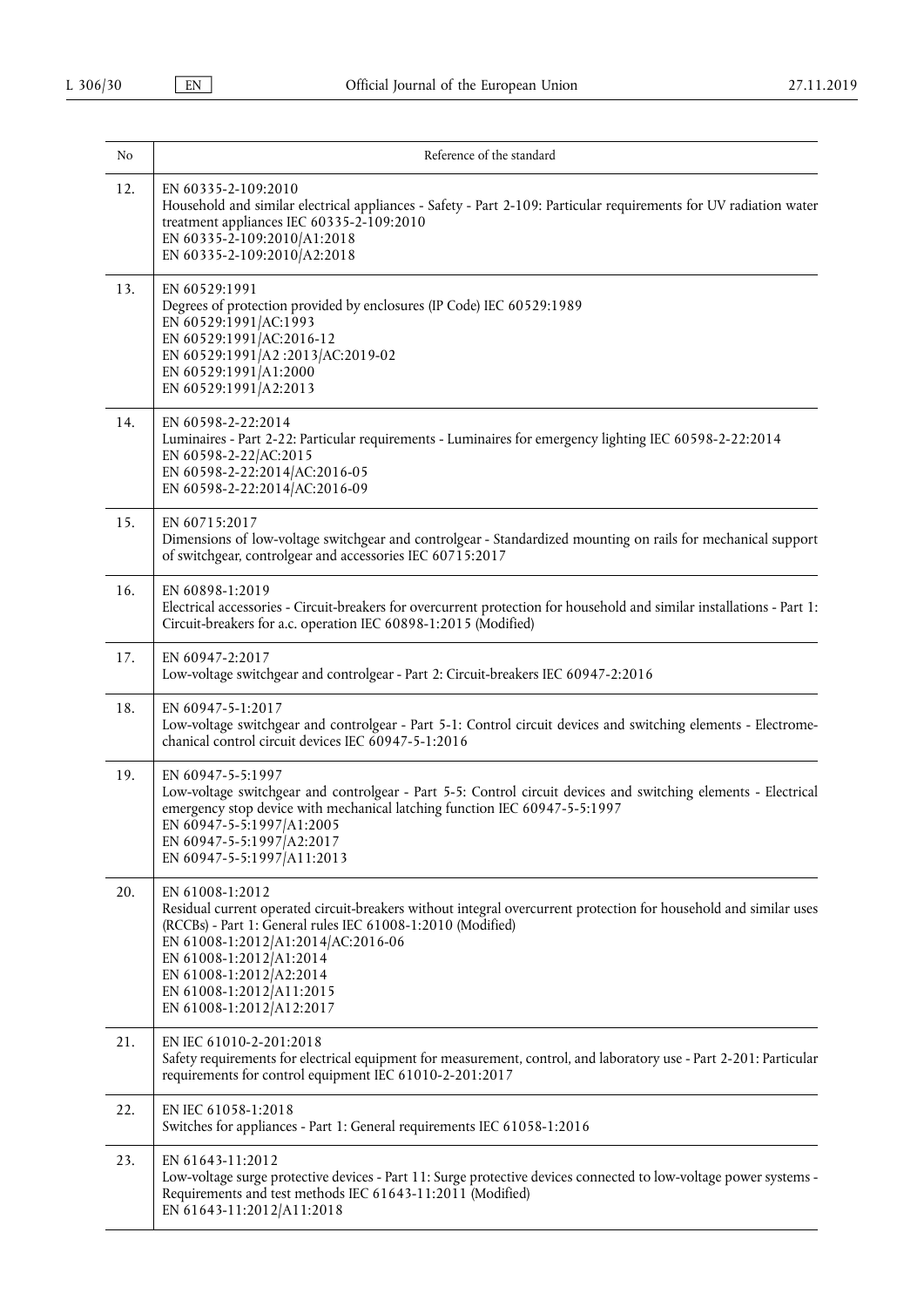| N <sub>o</sub> | Reference of the standard                                                                                                                                                                                                                                   |  |
|----------------|-------------------------------------------------------------------------------------------------------------------------------------------------------------------------------------------------------------------------------------------------------------|--|
| 24.            | EN 61851-23:2014<br>Electric vehicle conductive charging system - Part 23: DC electric vehicle charging station IEC 61851-23:2014<br>EN 61851-23:2014/AC:2016-06                                                                                            |  |
| 25.            | EN 62560:2012<br>Self-ballasted LED-lamps for general lighting services by voltage > 50 V - Safety specifications IEC 62560:2011<br>(Modified)<br>EN 62560:2012/AC:2015<br>EN 62560:2012/A1:2015/AC:2015<br>EN 62560:2012/A1:2015<br>EN 62560:2012/A11:2019 |  |
| 26.            | EN 62606:2013<br>General requirements for arc fault detection devices IEC 62606:2013 (Modified)<br>EN 62606:2013/A1:2017                                                                                                                                    |  |
| 27.            | EN 63024:2018<br>Requirements for automatic reclosing devices (ARDs) for circuit-breakers, RCBOs and<br>RCCBs for household and similar uses IEC 63024:2017 (Modified)                                                                                      |  |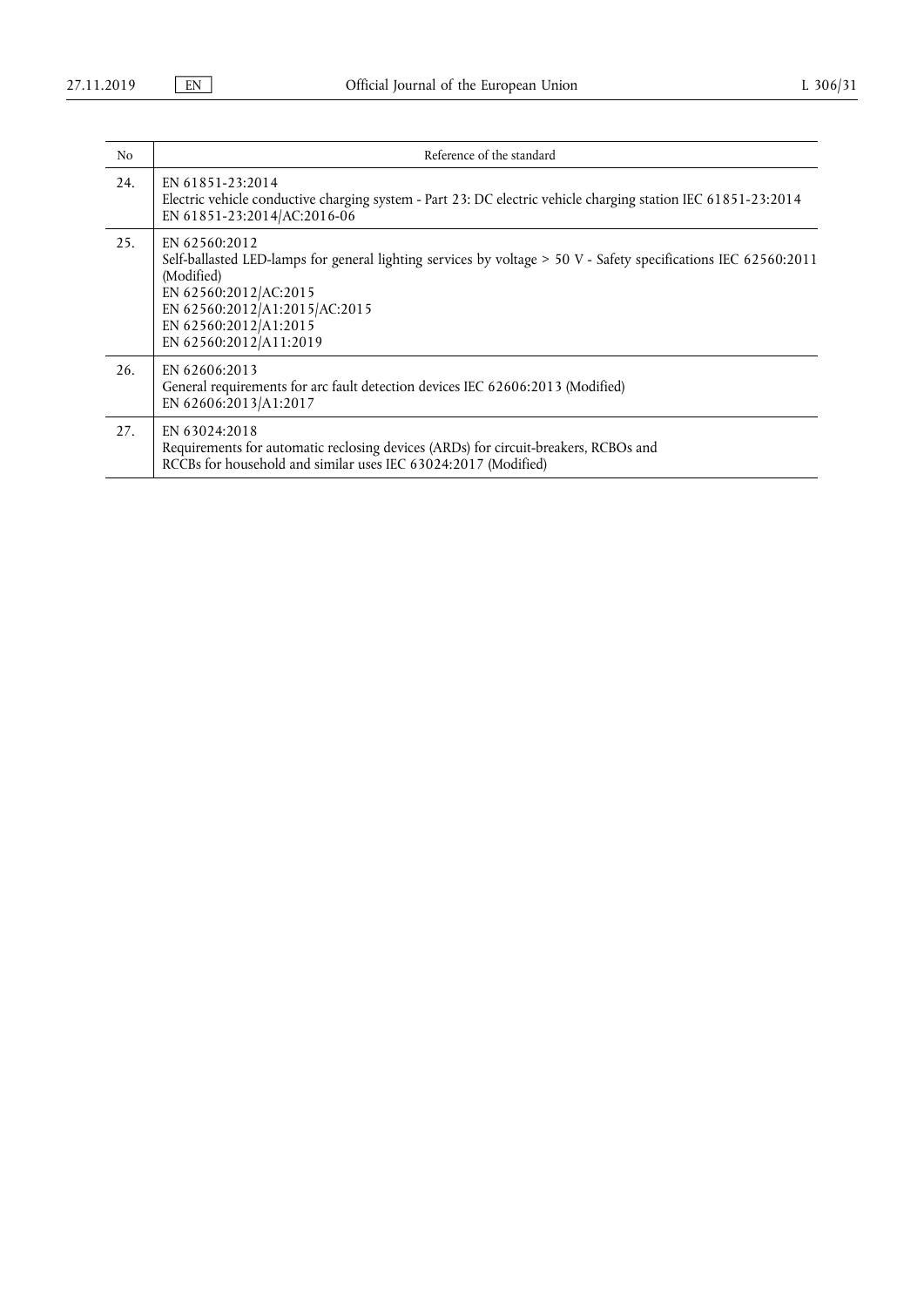# *ANNEX II*

| No  | Reference of the standard                                                                                                                                                                                                                                            | Date of withdrawal |
|-----|----------------------------------------------------------------------------------------------------------------------------------------------------------------------------------------------------------------------------------------------------------------------|--------------------|
| 1.  | EN 50557:2011<br>Requirements for automatic reclosing devices (ARDs) for circuit breakers-RCBOs-<br>RCCBs for household and similar uses                                                                                                                             | 27 May 2021        |
| 2.  | EN 60204-1:2006<br>Safety of machinery - Electrical equipment of machines - Part 1: General<br>requirements IEC 60204-1:2005 (Modified)<br>EN 60204-1:2006/A1:2009                                                                                                   | 27 May 2021        |
| 3.  | EN 60335-1:2012<br>Household and similar electrical appliances - Safety - Part 1: General requirements<br>IEC 60335-1:2010 (Modified)<br>EN 60335-1:2012/A11:2014                                                                                                    | 27 May 2021        |
| 4.  | EN 60335-2-4:2010<br>Household and similar electrical appliances - Safety - Part 2-4: Particular<br>requirements for spin extractors IEC 60335-2-4:2008 (Modified)<br>EN 60335-2-4:2010/A1:2015                                                                      | 27 May 2021        |
| 5.  | EN 60335-2-15:2002<br>Household and similar electrical appliances - Safety - Part 2-15: Particular<br>requirements for appliances for heating liquids IEC 60335-2-15:2002<br>EN 60335-2-15:2002/A1:2005<br>EN 60335-2-15:2002/A2:2008<br>EN 60335-2-15:2002/A11:2012 | 27 May 2021        |
| 6.  | EN 60335-2-16:2003<br>Household and similar electrical appliances - Safety - Part 2-16: Particular<br>requirements for food waste disposers IEC 60335-2-16:2002 (Modified)<br>EN 60335-2-16:2003/A1:2008<br>EN 60335-2-16:2003/A2:2012                               | 27 May 2021        |
| 7.  | EN 60335-2-28:2003<br>Household and similar electrical appliances - Safety - Part 2-28: Particular<br>requirements for sewing machines IEC 60335-2-28:2002 (Modified)<br>EN 60335-2-28:2003/A1:2008                                                                  | 27 May 2021        |
| 8.  | EN 60335-2-29:2004<br>Household and similar electrical appliances - Safety - Part 2-29: Particular<br>requirements for battery chargers IEC 60335-2-29:2002 + A1:2004<br>EN 60335-2-29:2004/A2:2010                                                                  | 27 May 2021        |
| 9.  | EN 60335-2-55:2003<br>Household and similar electrical appliances - Safety - Part 2-55: Particular<br>requirements for electrical appliances for use with aquariums and garden ponds<br>IEC 60335-2-55:2002<br>EN 60335-2-55:2003/A1:2008                            | 27 May 2021        |
| 10. | EN 60335-2-59:2003<br>Household and similar electrical appliances - Safety - Part 2-59: Particular<br>requirements for insect killers IEC 60335-2-59:2002 (Modified)<br>EN 60335-2-59:2003/A1:2006<br>EN 60335-2-59:2003/A2:2009                                     | 27 May 2021        |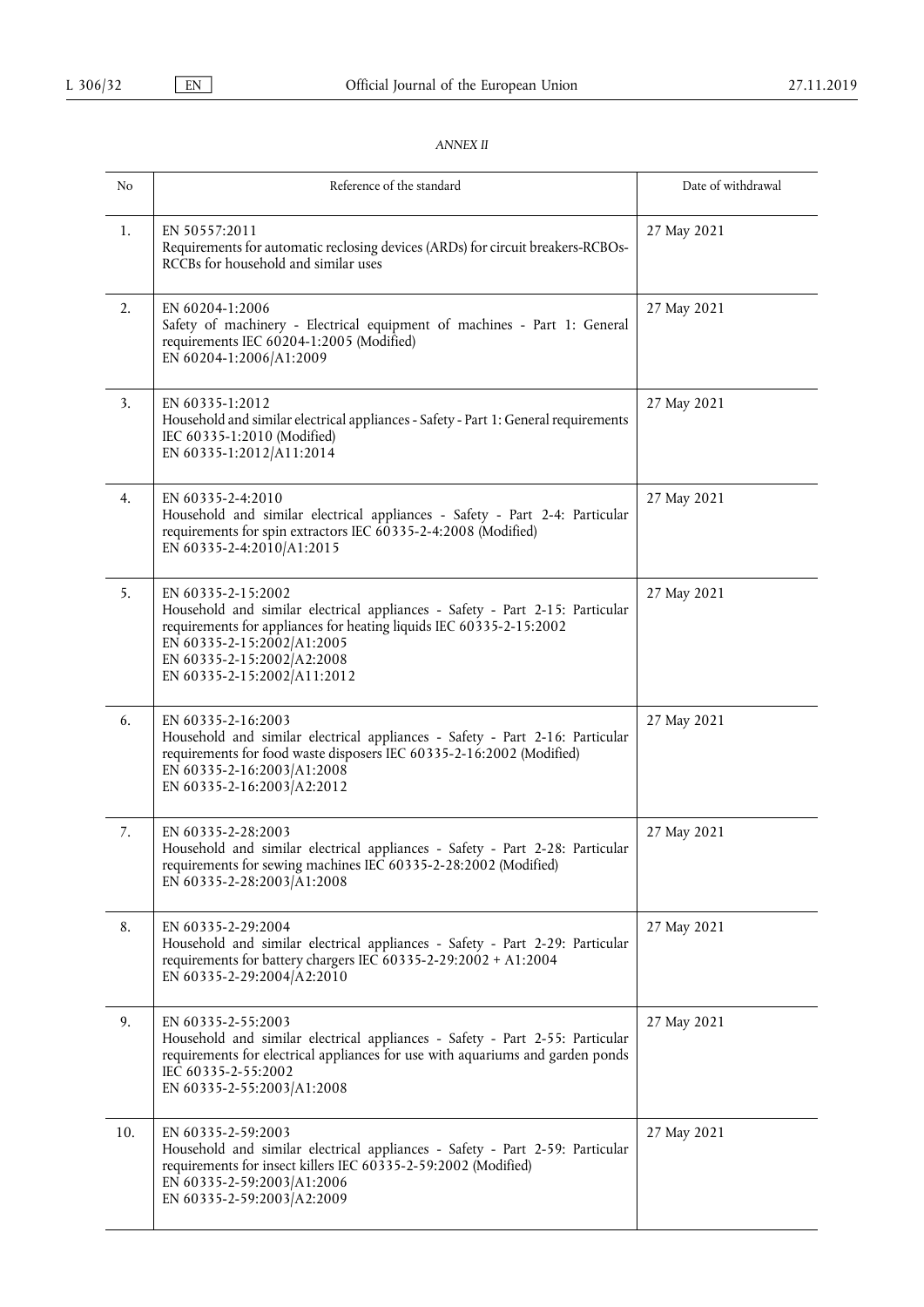| N <sub>0</sub> | Reference of the standard                                                                                                                                                                                                                                                                           | Date of withdrawal |
|----------------|-----------------------------------------------------------------------------------------------------------------------------------------------------------------------------------------------------------------------------------------------------------------------------------------------------|--------------------|
| 11.            | EN 60335-2-74:2003<br>Household and similar electrical appliances - Safety - Part 2-74: Particular<br>requirements for portable immersion heaters IEC 60335-2-74:2002<br>EN 60335-2-74:2003/A1:2006<br>EN 60335-2-74:2003/A2:2009                                                                   | 27 May 2021        |
| 12.            | EN 60335-2-85:2003<br>Household and similar electrical appliances - Safety - Part 2-85: Particular<br>requirements for fabric steamers IEC 60335-2-85:2002<br>EN 60335-2-85:2003/A1:2008                                                                                                            | 27 May 2021        |
| 13.            | EN 60335-2-109:2010<br>Household and similar electrical appliances - Safety - Part 2-109: Particular<br>requirements for UV radiation water treatment appliances IEC<br>60335-2-109:2010                                                                                                            | 27 May 2021        |
| 14.            | EN 60529:1991<br>Degrees of protection provided by enclosures (IP Code) IEC 60529:1989<br>EN 60529:1991/AC:1993<br>EN 60529:1991/A1:2000<br>EN 60529:1991/A2:2013                                                                                                                                   | 27 May 2020        |
| 15.            | EN 60598-2-22:2014<br>Luminaires - Part 2-22: Particular requirements - Luminaires for emergency<br>lighting IEC 60598-2-22:2014<br>EN 60598-2-22/AC:2015                                                                                                                                           | 27 May 2020        |
| 16.            | EN 62560:2012<br>Self-ballasted LED-lamps for general lighting services by voltage > 50 V - Safety<br>specifications IEC 62560:2011 (Modified)<br>EN 62560:2012/A1:2015<br>EN 62560:2012/AC:2015<br>EN 62560:2012/A1:2015/AC:2015                                                                   | 27 May 2021        |
| 17.            | EN 60715:2001<br>Dimensions of low-voltage switchgear and controlgear - Standardized mounting<br>on rails for                                                                                                                                                                                       | 27 May 2021        |
|                | mechanical support of electrical devices in switchgear and controlgear<br>installations IEC 60715:1981 + A1:1995                                                                                                                                                                                    |                    |
| 18.            | EN 60898-1:2003<br>Electrical accessories - Circuit breakers for overcurrent protection for household<br>and similar installations - Part 1: Circuit-breakers for a.c. operation IEC 60898-<br>1:2002 (Modified)<br>EN 60898-1:2003/A1:2004<br>EN 60898-1:2003/A11:2005<br>EN 60898-1:2003/A13:2012 | 27 May 2021        |
| 19.            | EN 60947-2:2006<br>Low-voltage switchgear and controlgear - Part 2: Circuit-breakers IEC 60947-<br>2:2006<br>EN 60947-2:2006/A1:2009<br>EN 60947-2:2006/A2:2013                                                                                                                                     | 27 May 2021        |
| 20.            | EN 60947-5-1:2004<br>Low-voltage switchgear and controlgear - Part 5-1: Control circuit devices and<br>switching elements - Electromechanical control circuit devices IEC 60947-<br>5-1:2003<br>EN 60947-5-1:2004/A1:2009                                                                           | 27 May 2021        |

ı